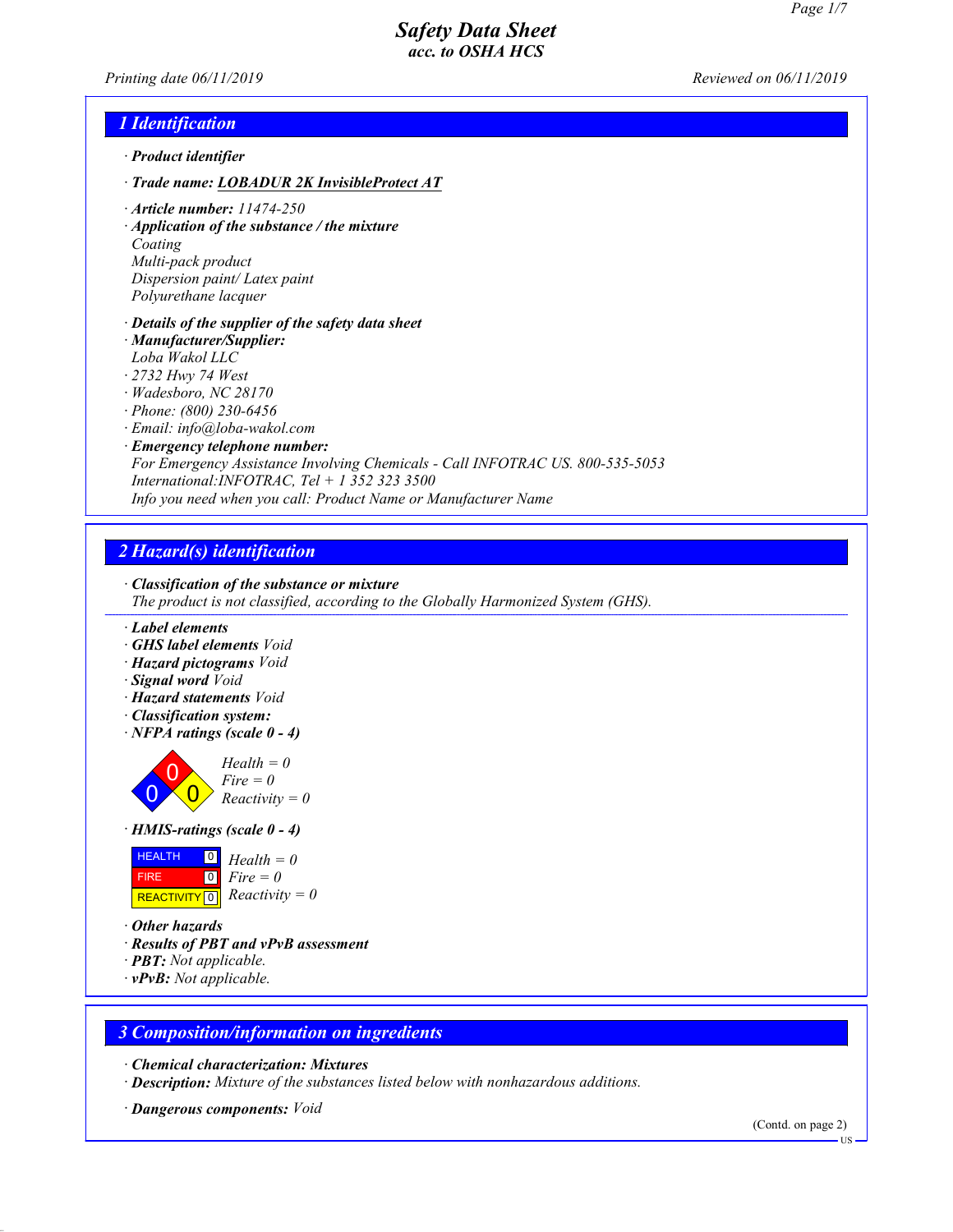Printing date  $06/11/2019$  Reviewed on  $06/11/2019$ 

Trade name: LOBADUR 2K InvisibleProtect AT

· Additional information: For the wording of the listed hazard phrases refer to section 16.

(Contd. of page 1)

#### 4 First-aid measures

- · Description of first aid measures
- · General information: No special measures required.
- · After inhalation: Supply fresh air; consult doctor in case of complaints.
- · After skin contact: Generally the product does not irritate the skin.
- $\cdot$  After eve contact: Rinse opened eve for several minutes under running water.
- · After swallowing: If symptoms persist consult doctor.
- · Information for doctor:
- · Most important symptoms and effects, both acute and delayed No further relevant information available.
- · Indication of any immediate medical attention and special treatment needed
- No further relevant information available.

#### 5 Fire-fighting measures

- · Extinguishing media
- · Suitable extinguishing agents: Use fire fighting measures that suit the environment.
- · Special hazards arising from the substance or mixture No further relevant information available.
- · Advice for firefighters
- · Protective equipment: No special measures required.

#### 6 Accidental release measures

· Personal precautions, protective equipment and emergency procedures Not required.

· Environmental precautions:

Do not allow product to reach sewage system or any water course.

Inform respective authorities in case of seepage into water course or sewage system.

- · Methods and material for containment and cleaning up:
- Absorb with liquid-binding material (sand, diatomite, acid binders, universal binders, sawdust).
- · Reference to other sections

49.0.2

- See Section 7 for information on safe handling.
- See Section 8 for information on personal protection equipment.
- See Section 13 for disposal information.
- · Protective Action Criteria for Chemicals

| $PAC-1$ :      |                                                                                |                         |
|----------------|--------------------------------------------------------------------------------|-------------------------|
|                | Pyrogene hochdisperse Kieselsäure synthetisches röntgenamorphes Siliciumdioxid | $18 \text{ mg/m}^3$     |
|                | $126-86-3$ 2,4,7,9-tetramethyldec-5-yne-4,7-diol                               | $30 \text{ mg/m}^3$     |
| $\cdot$ PAC-2: |                                                                                |                         |
|                | Pyrogene hochdisperse Kieselsäure synthetisches röntgenamorphes Siliciumdioxid | $100$ mg/m <sup>3</sup> |
|                | 126-86-3 2,4,7,9-tetramethyldec-5-yne-4,7-diol                                 | 330 mg/m <sup>3</sup>   |
| $\cdot$ PAC-3: |                                                                                |                         |
|                | Pyrogene hochdisperse Kieselsäure synthetisches röntgenamorphes Siliciumdioxid | $630$ mg/m <sup>3</sup> |
|                | $126-86-3$ 2,4,7,9-tetramethyldec-5-yne-4,7-diol                               | 2,000 mg/m <sup>3</sup> |

(Contd. on page 3)

US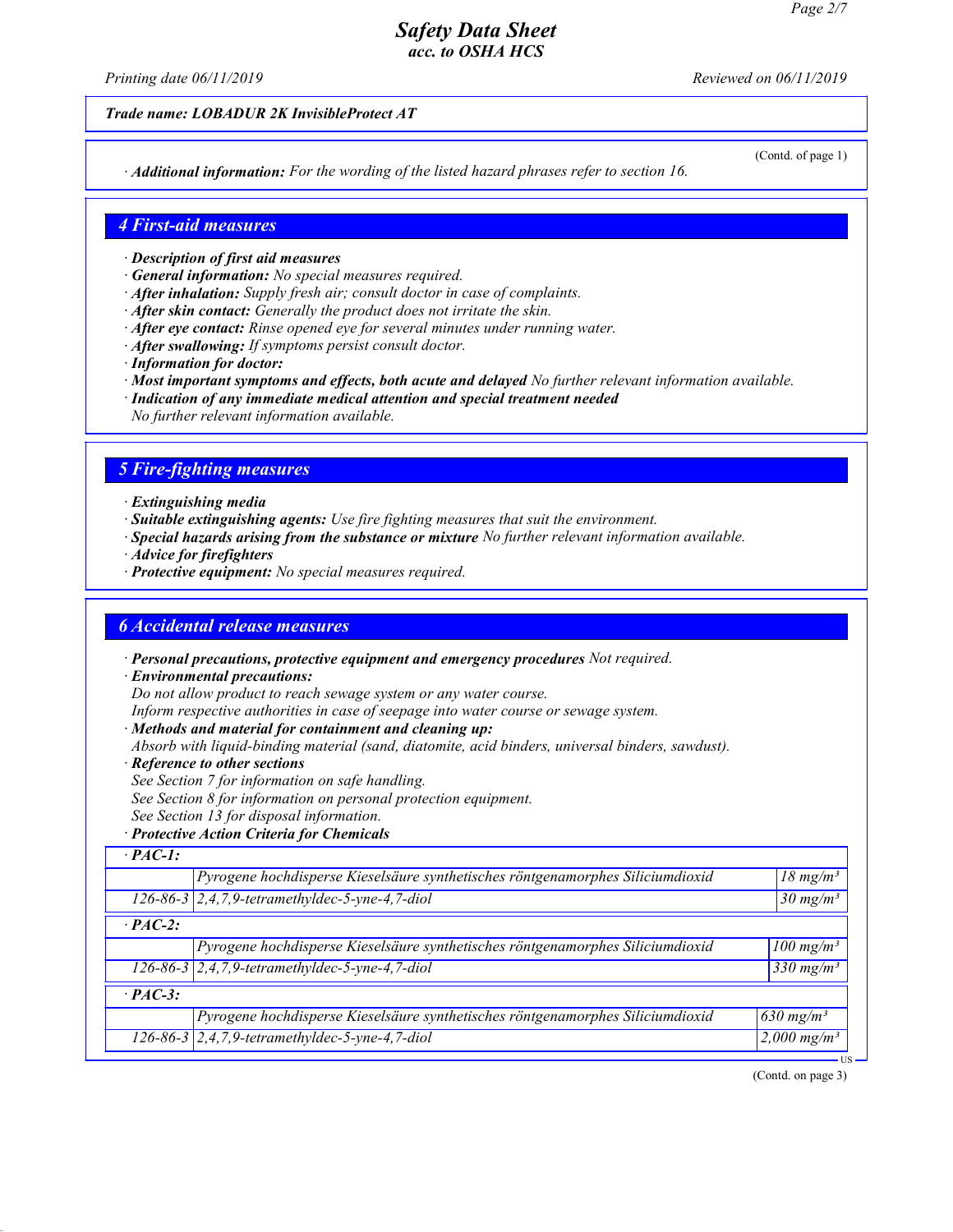Printing date  $06/11/2019$  Reviewed on  $06/11/2019$ 

#### Trade name: LOBADUR 2K InvisibleProtect AT

(Contd. of page 2)

#### 7 Handling and storage

- · Handling:
- · Precautions for safe handling No special measures required.
- · Information about protection against explosions and fires: No special measures required.
- · Conditions for safe storage, including any incompatibilities
- · Storage:
- $\cdot$  Requirements to be met by storerooms and receptacles: No special requirements.
- · Information about storage in one common storage facility: Not required.
- · Further information about storage conditions: None.
- · Storage class: 12
- · Specific end use(s) No further relevant information available.

#### 8 Exposure controls/personal protection

· Additional information about design of technical systems: No further data; see item 7.

· Control parameters

· Components with limit values that require monitoring at the workplace:

The product does not contain any relevant quantities of materials with critical values that have to be monitored at the workplace.

· Additional information: The lists that were valid during the creation were used as basis.

- · Exposure controls
- · Personal protective equipment:
- · General protective and hygienic measures:

The usual precautionary measures for handling chemicals should be followed.

· Breathing equipment: Not required.

· Protection of hands:

The glove material has to be impermeable and resistant to the product/ the substance/ the preparation.

Selection of the glove material on consideration of the penetration times, rates of diffusion and the degradation

· Material of gloves

Nitrile rubber, NBR

The selection of the suitable gloves does not only depend on the material, but also on further marks of quality and varies from manufacturer to manufacturer. As the product is a preparation of several substances, the resistance of the glove material can not be calculated in advance and has therefore to be checked prior to the application. Recommended thickness of the material:  $\geq 0.4$  mm

· Penetration time of glove material

The exact break through time has to be found out by the manufacturer of the protective gloves and has to be observed.

For the mixture of chemicals mentioned below the penetration time has to be at least 480 minutes (Permeation according to EN 374 Part 3: Level 6).

Value for the permeation: Level  $\leq 6$ 

· Eye protection: Goggles recommended during refilling.

## **9 Physical and chemical properties**

· Information on basic physical and chemical properties

· General Information

· Appearance:

Form: Fluid

49.0.2

(Contd. on page 4)

US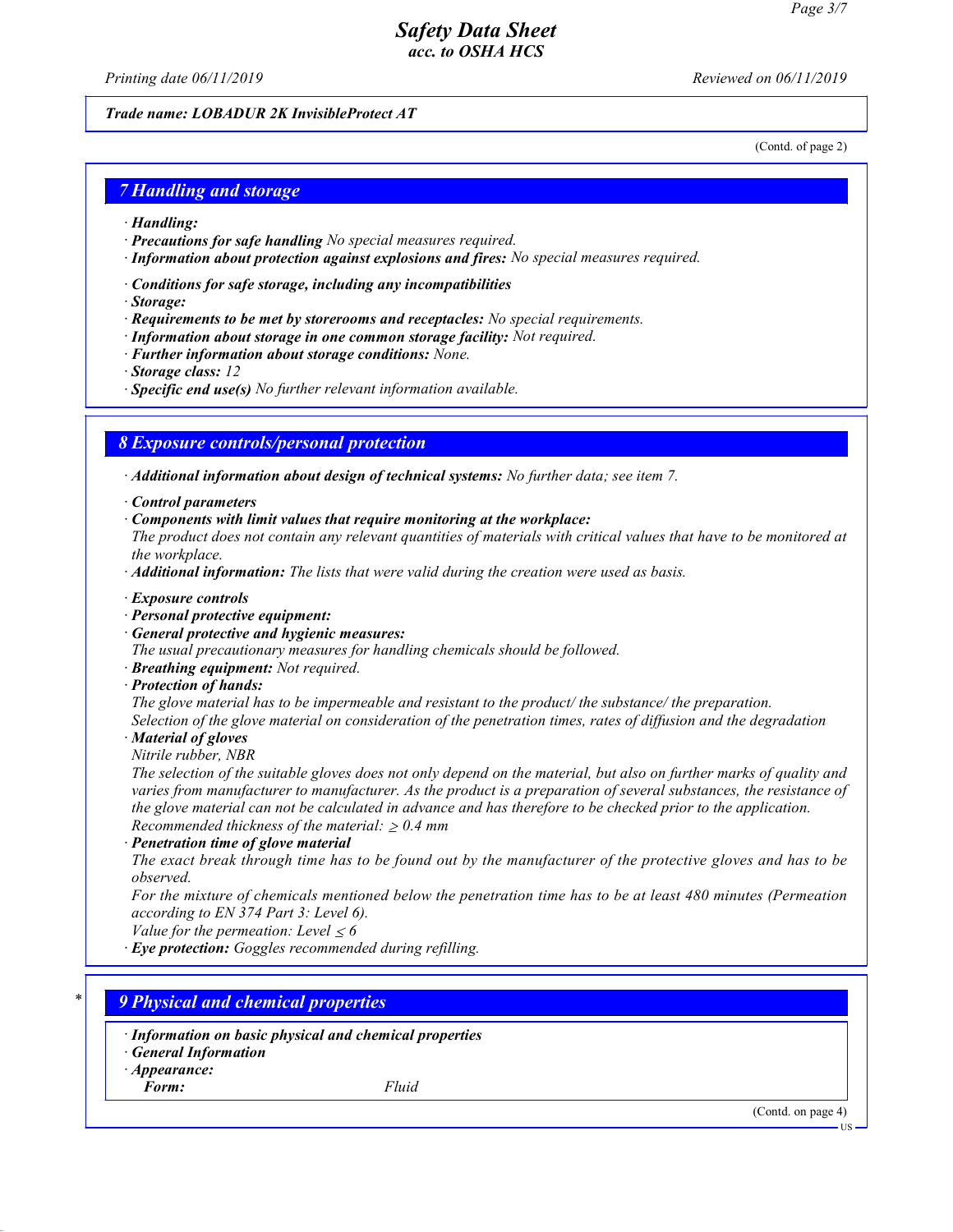Printing date  $06/11/2019$  Reviewed on  $06/11/2019$ 

## Trade name: LOBADUR 2K InvisibleProtect AT

|                                                                                                                           |                                                                                                     | (Contd. of page 3) |
|---------------------------------------------------------------------------------------------------------------------------|-----------------------------------------------------------------------------------------------------|--------------------|
| Color:<br>$\cdot$ Odor:<br>Odor threshold:                                                                                | According to product specification<br>Recognizable<br>Not determined.                               |                    |
| $\cdot$ pH-value:                                                                                                         | Not determined.                                                                                     |                    |
| · Change in condition<br><b>Melting point/Melting range:</b><br><b>Boiling point/Boiling range:</b>                       | Undetermined<br>100 °C (212 °F)                                                                     |                    |
| · Flash point:                                                                                                            | Not applicable.                                                                                     |                    |
| · Flammability (solid, gaseous):                                                                                          | Not applicable.                                                                                     |                    |
| $\cdot$ Decomposition temperature:                                                                                        | Not determined.                                                                                     |                    |
| · Auto igniting:                                                                                                          | Product is not selfigniting.                                                                        |                    |
| · Danger of explosion:<br>$\cdot$ Lower:<br>$\cdot$ Upper:                                                                | Product does not present an explosion hazard.<br>Not determined.<br>Not determined.                 |                    |
| $\cdot$ <i>Vapor pressure:</i>                                                                                            | Not determined.                                                                                     |                    |
| $\cdot$ Density at 20 °C (68 °F):<br>$\cdot$ Relative density<br>$\cdot$ <i>Vapor density</i><br>$\cdot$ Evaporation rate | $1.03$ g/cm <sup>3</sup> (8.59535 lbs/gal)<br>Not determined.<br>Not determined.<br>Not determined. |                    |
| · Solubility in / Miscibility with<br>Water:                                                                              | Not miscible or difficult to mix.                                                                   |                    |
| · Partition coefficient (n-octanol/water): Not determined.                                                                |                                                                                                     |                    |
| · Viscosity:<br>Dynamic:<br>Kinematic at 20 $\rm{C}$ (68 $\rm{P}$ ):                                                      | Not determined.<br>$19 s$ (DIN 53211/4)                                                             |                    |
| <b>Solids content:</b><br>$\cdot$ Other information                                                                       | 26%<br>No further relevant information available.                                                   |                    |

## 10 Stability and reactivity

· Reactivity No further relevant information available.

· Chemical stability

- · Thermal decomposition / conditions to be avoided: No decomposition if used according to specifications.
- · Possibility of hazardous reactions No dangerous reactions known.

· Conditions to avoid No further relevant information available.

· Incompatible materials: No further relevant information available.

· Hazardous decomposition products: No dangerous decomposition products known.

## 11 Toxicological information

- · Information on toxicological effects
- · Acute toxicity:

49.0.2

- · Primary irritant effect:
- · on the skin: No irritant effect.
- · on the eye: No irritating effect.

(Contd. on page 5)

US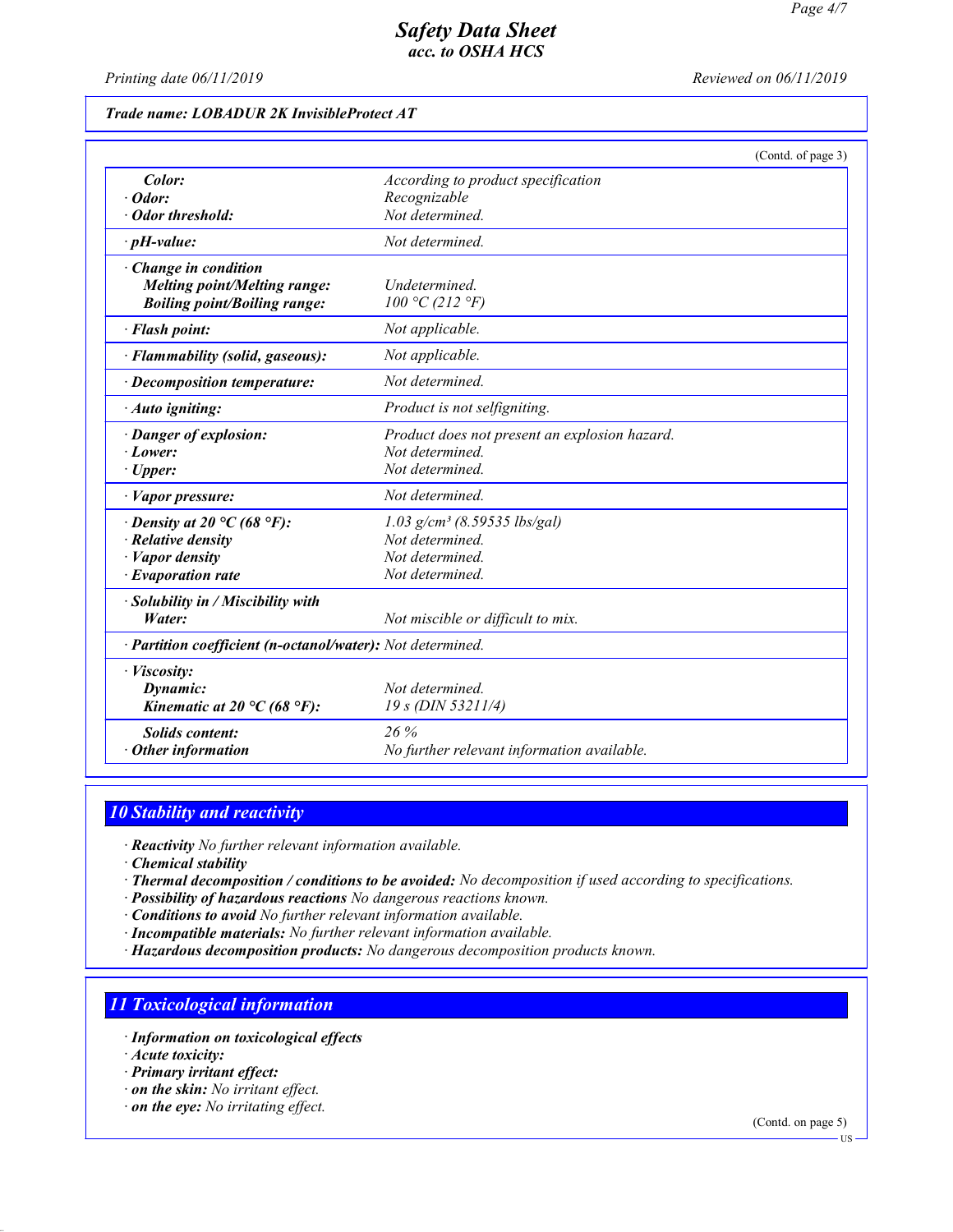Printing date  $06/11/2019$  Reviewed on  $06/11/2019$ 

(Contd. of page 4)

#### Trade name: LOBADUR 2K InvisibleProtect AT

· Sensitization: No sensitizing effects known.

· Additional toxicological information:

The product is not subject to classification according to internally approved calculation methods for preparations:

When used and handled according to specifications, the product does not have any harmful effects according to our experience and the information provided to us.

#### · Carcinogenic categories

· IARC (International Agency for Research on Cancer)

None of the ingredients is listed.

· NTP (National Toxicology Program)

None of the ingredients is listed.

#### OSHA (Occupational Safety & Health Administration)

None of the ingredients is listed.

## 12 Ecological information

#### · Toxicity

- $\cdot$  **Aquatic toxicity:** No further relevant information available.
- · Persistence and degradability No further relevant information available.
- · Behavior in environmental systems:
- · Bioaccumulative potential No further relevant information available.
- · Mobility in soil No further relevant information available.
- · Additional ecological information:
- · General notes:
- Water hazard class 1 (Self-assessment): slightly hazardous for water

Do not allow undiluted product or large quantities of it to reach ground water, water course or sewage system.

- · Results of PBT and vPvB assessment
- · PBT: Not applicable.
- · vPvB: Not applicable.
- · Other adverse effects No further relevant information available.

## 13 Disposal considerations

- · Waste treatment methods
- · Recommendation:

After prior treatment product has to be landfilled or incinerated adhering to the regulations pertaining to the disposal of especially hazardous waste.

- · Uncleaned packagings:
- · Recommendation: Disposal must be made according to official regulations.

## 14 Transport information

· UN-Number

49.0.2

- · **DOT, ADR, ADN, IMDG, IATA** not regulated
	-
- · UN proper shipping name
- · **DOT, ADR, ADN, IMDG, IATA** not regulated

(Contd. on page 6)

US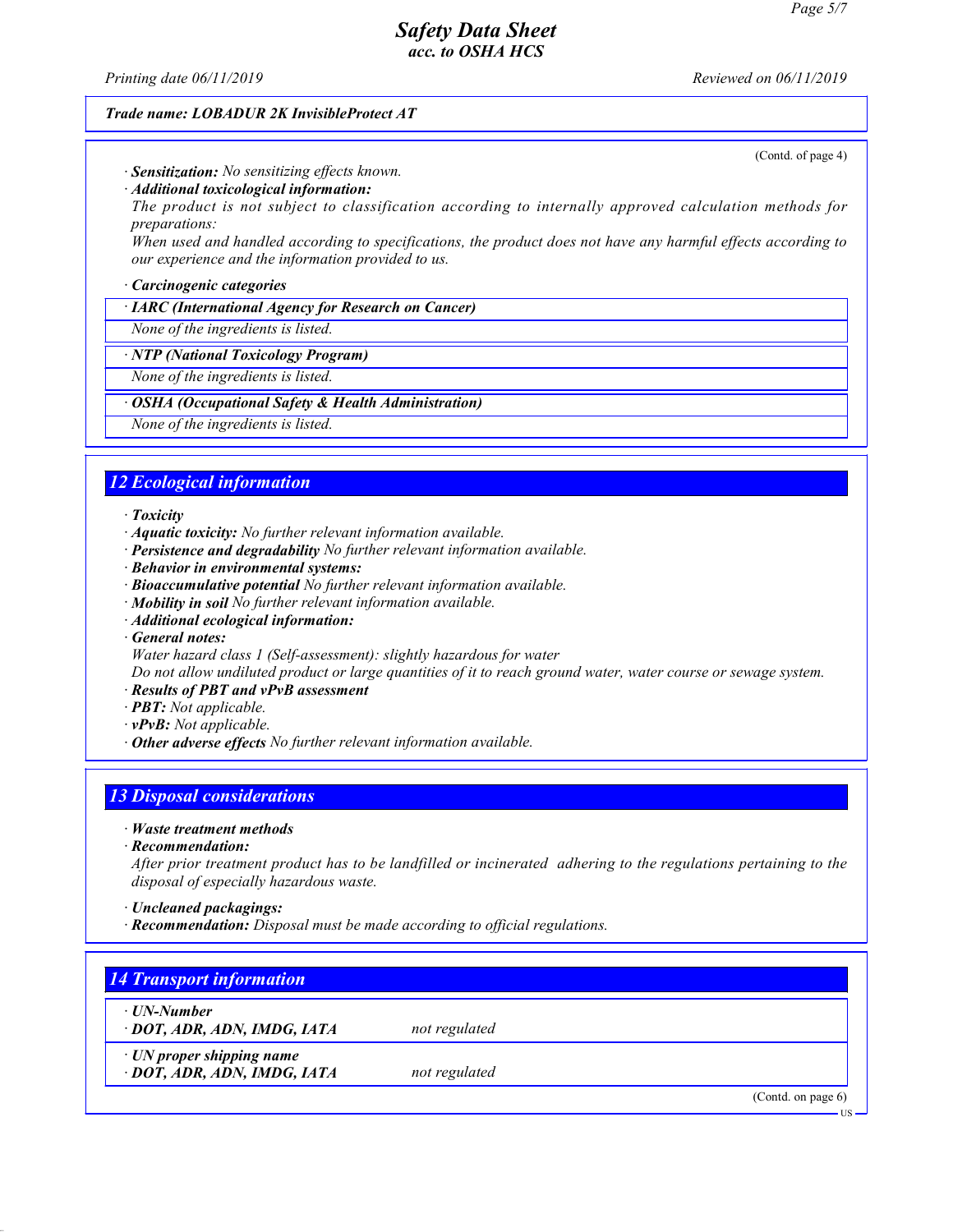US

## Safety Data Sheet acc. to OSHA HCS

Printing date  $06/11/2019$  Reviewed on  $06/11/2019$ 

#### Trade name: LOBADUR 2K InvisibleProtect AT

|                                                                                     | (Cond. of page 5) |
|-------------------------------------------------------------------------------------|-------------------|
| $\cdot$ Transport hazard class(es)                                                  |                   |
| · DOT, ADR, ADN, IMDG, IATA<br>· Class                                              | not regulated     |
| · Packing group<br>· DOT, ADR, IMDG, IATA                                           | not regulated     |
| · Environmental hazards:<br>$\cdot$ Marine pollutant:                               | No                |
| · Special precautions for user                                                      | Not applicable.   |
| · Transport in bulk according to Annex II of<br><b>MARPOL73/78 and the IBC Code</b> | Not applicable.   |
| · UN "Model Regulation":                                                            | not regulated     |

#### 15 Regulatory information

· Safety, health and environmental regulations/legislation specific for the substance or mixture · TSCA (Toxic Substances Control Act): All components are on the TSCA inventory

· Hazardous Air Pollutants

None of the ingredients is listed.

· Proposition 65

· Chemicals known to cause cancer:

None of the ingredients is listed.

· GHS label elements Void

· Hazard pictograms Void

- · Signal word Void
- · Hazard statements Void

· Chemical safety assessment: A Chemical Safety Assessment has not been carried out.

#### 16 Other information

49.0.2

This information is based on our present knowledge. However, this shall not constitute a guarantee for any specific product features and shall not establish a legally valid contractual relationship.

· Department issuing SDS: Productmanagement.

· Date of preparation / last revision 06/11/2019 / 1

· Abbreviations and acronyms: ADR: Accord européen sur le transport des marchandises dangereuses par Route (European Agreement concerning the International Carriage of Dangerous Goods by Road) IMDG: International Maritime Code for Dangerous Goods DOT: US Department of Transportation IATA: International Air Transport Association EINECS: European Inventory of Existing Commercial Chemical Substances ELINCS: European List of Notified Chemical Substances CAS: Chemical Abstracts Service (division of the American Chemical Society) NFPA: National Fire Protection Association (USA) HMIS: Hazardous Materials Identification System (USA) PBT: Persistent, Bioaccumulative and Toxic vPvB: very Persistent and very Bioaccumulative OSHA: Occupational Safety & Health TLV: Threshold Limit Value PEL: Permissible Exposure Limit (Contd. on page 7)